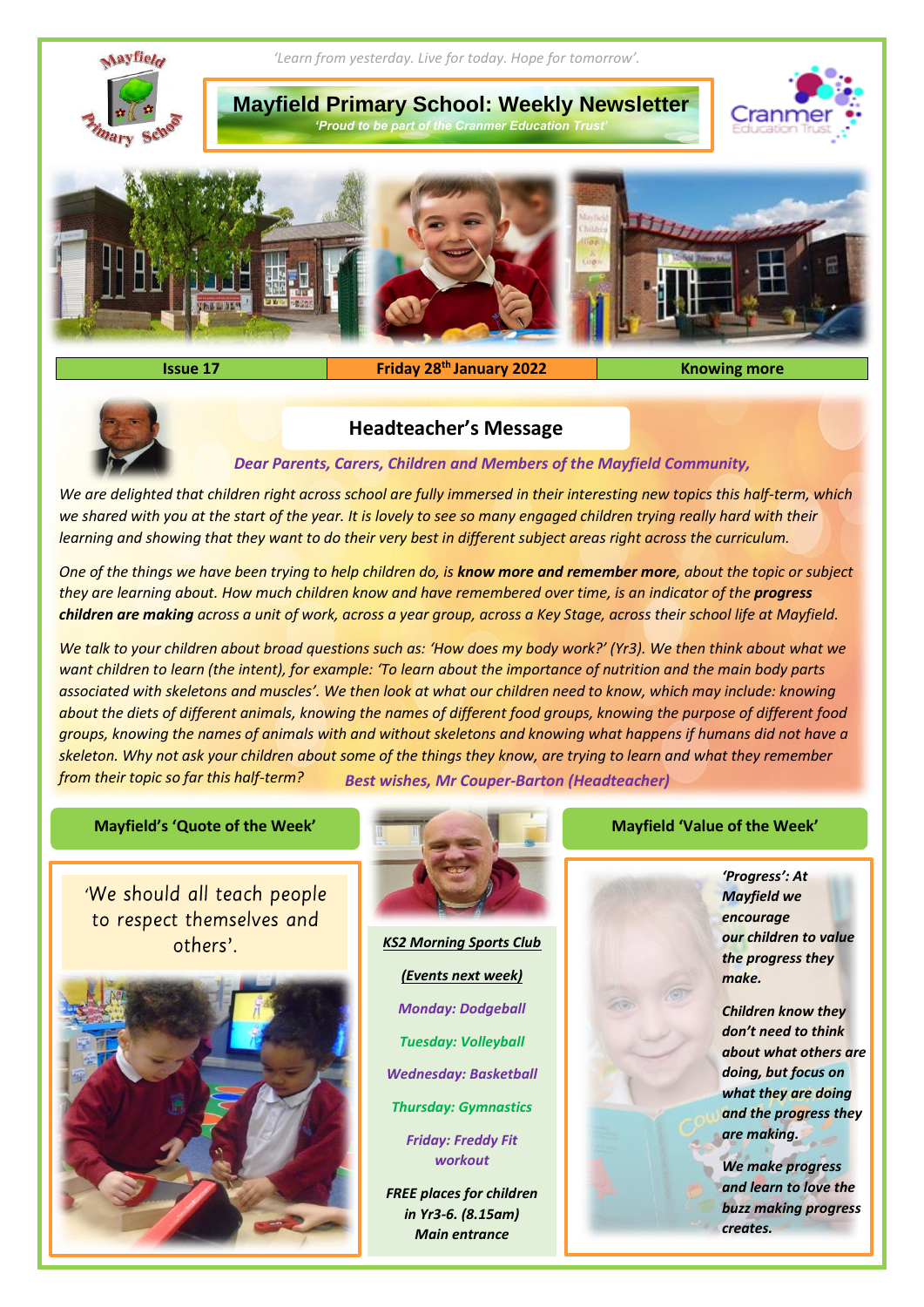| Nursery children are ready to help build the Brian Clarke Academy!<br>Our very own builders have been learning about the tools builders use, have built | <b>House Team Winners of the Week</b> |                       |
|---------------------------------------------------------------------------------------------------------------------------------------------------------|---------------------------------------|-----------------------|
| some tall towers and even built some Bob the Builder hats.                                                                                              |                                       | <b>Waverley Blues</b> |
| $\circ$                                                                                                                                                 | $2nd$ place                           | <b>Vulcan Yellows</b> |
|                                                                                                                                                         | 3 <sup>rd</sup> place                 | <b>Kingston Reds</b>  |
|                                                                                                                                                         | 4 <sup>th</sup> place                 | <b>Granite Greens</b> |

# **Mayfield 'Superstars of the Week'**

A *been chosen for amazing learning, their excellent Congratulations to the following children, who have behaviour, super attitude or a special achievement.*

*Nursery HB: Ralph Shearer and Isaiah Smith*

*Reception GE: Amir Tom Juma Adam and Leo Redfern*

*Reception LA: Jacob O'Neill Loynes and Oscar Lynch* 

*Yr1SC: Amjad Mohammed and Emma Jagelo*

*Yr1PS: Charlie Snowden and Megan Rands*

*Yr2RL: Brandon Hopwood and Layla Guilfoyle*

*Yr3DT: Harley-Jay Meah and Wealth Omoruyi*

*Yr4JS: Kai Higgins and Mia Higgins*

*Yr5HS: Emily Fisher and Rylee Sheridan*

*Yr5/6ET: Luca Binns and Maizie Harrison*

*Yr6HD: Demii-Leigh Whitehead and Jessica Lawton*

**Attendance and Punctuality** *(from last week)*

|                     | <b>Attendance</b> | <b>Punctuality</b> | 97% and above                              |
|---------------------|-------------------|--------------------|--------------------------------------------|
| <b>Overall</b>      | 89.2%             | 98.1%              | Excellent                                  |
| <b>Nursery HB</b>   | 89.1%             | 97%                | 95% to 97%                                 |
| <b>Reception GE</b> | 97.6%             | 99.5%              | <b>Heading in the right</b>                |
| <b>Reception LA</b> | 96.2%             | 96.2%              | direction but                              |
| Yr <sub>1</sub> SC  | 76.3%             | 97.8%              | <i>improvement</i><br>needed<br>91% to 95% |
| Yr <sub>1</sub> PS  | 86.2%             | 98.5%              |                                            |
| Yr2RL               | 88%               | 98.7%              | Attendance is                              |
| Yr3DT               | 85.6%             | 96.4%              | slipping: to be                            |
| Yr4JS               | 94.2%             | 97.3%              | closely monitored                          |
| Yr5HS               | 83.5%             | 99.5%              | 90% or below<br><b>Poor (High numbers)</b> |
| <b>Yr5/6ET</b>      | 92.5%             | 99%                | of children are                            |
| Yr <sub>6</sub> HD  | 92.2%             | 99%                | persistently absent)                       |

|                               | <b>PE award winners</b> | <b>Team Spirit winners</b>               |  |
|-------------------------------|-------------------------|------------------------------------------|--|
| <b>Nursery</b><br>$H$ $B$     | <b>Trevell Kerwin</b>   | Lola Biram                               |  |
| <b>Reception</b><br><b>GE</b> | Joseph Higgins          | <b>Freya Cattermole</b>                  |  |
| <b>Reception</b><br>1А        | <b>Isla Binns</b>       | Oscar Moore                              |  |
| <b>Year 1SC</b>               | Layla Perrin            | <b>Gracie Ager</b>                       |  |
| <b>Year 1PS</b>               | Jake Kershaw            | <b>Solomon Migh</b>                      |  |
| <b>Year 2RL</b>               | Amelia Jones            | <b>Frankie-Leigh Coop</b>                |  |
| <b>Year 3DT</b>               | Jake Lees-Higgins       | <b>Harley-Jay Meah</b>                   |  |
| Year 4JS                      | <b>Jorgie Mannerson</b> | Cailen O'Brien                           |  |
| <b>Year 5HS</b>               | <b>Bobby Jack Burns</b> | Lacie-Paige Ogden                        |  |
| Year<br>5/6ET                 | <b>Eva Mason</b>        | <b>Tyler Stock</b>                       |  |
| <b>Year 6HD</b>               | Elexa Garner-Edwards    | <b>Minnie Jeffreys</b><br><b>McGuirk</b> |  |
| <b>Overall</b><br>winner      | <b>Roxy Johnson</b>     |                                          |  |